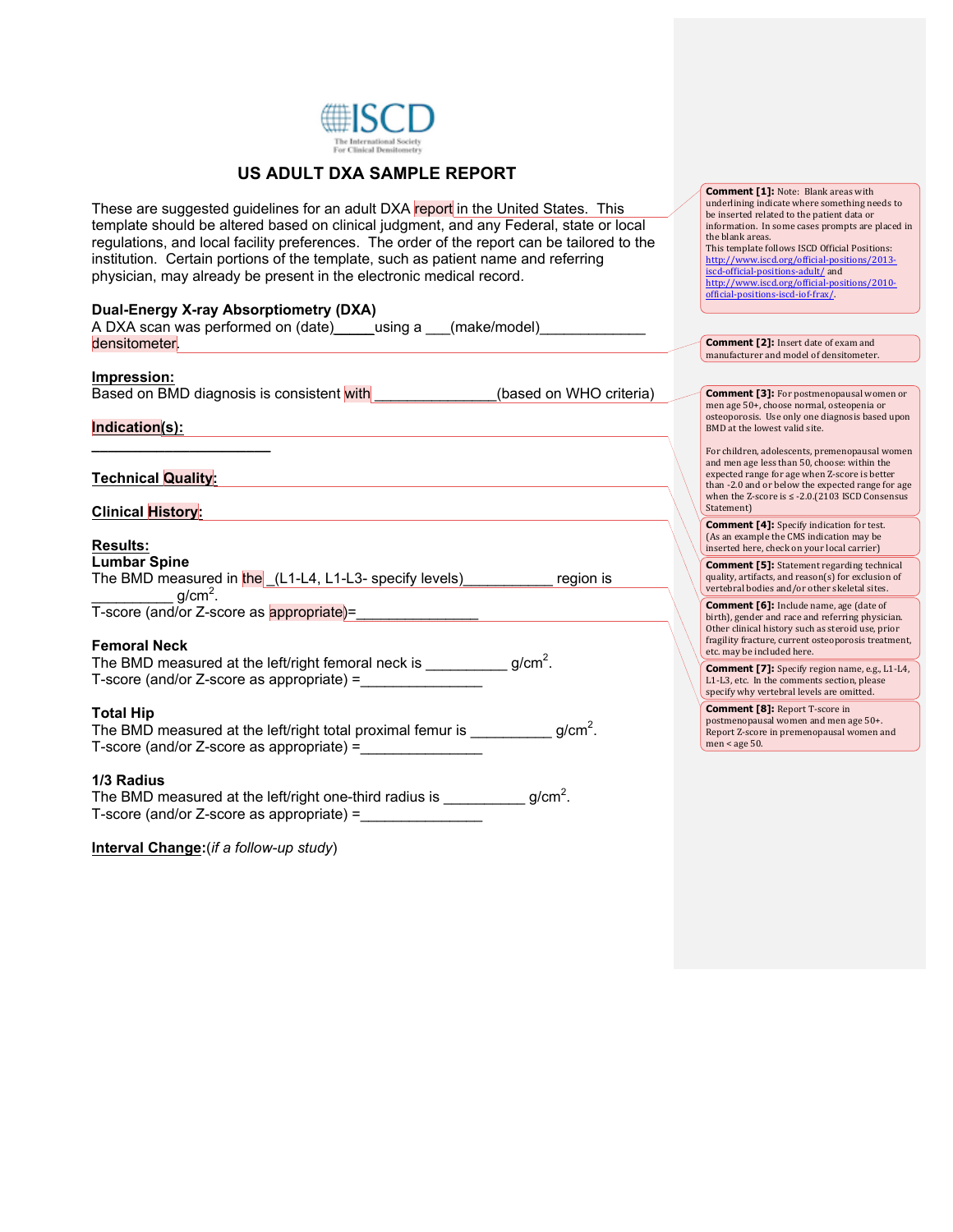|                   |      |                     | Today's examination is compared to the technically similar prior study of the |           |
|-------------------|------|---------------------|-------------------------------------------------------------------------------|-----------|
| (site)            |      |                     | . In the interim, there has been no change OR a significant                   |           |
| increase/decrease | . of | g/cm <sup>2</sup> , | $\%$ at the                                                                   | (skeletal |
| site.)            |      |                     |                                                                               |           |

**At this facility, the least significant change in BMD with 95% confidence is \_\_\_\_\_\_\_g/cm2 at the L1-4 spine, and \_\_\_\_\_\_\_ g/cm2 at the total hip, \_\_\_\_\_ g/cm2 and at the femoral neck and \_\_\_\_ g/cm2 at the 1/3 radius.**

**Fracture Risk:** The estimated 10-year risk for a hip fracture is *\_\_\_\_%* and for a major osteoporotic fracture is **b** 2%. This fracture risk estimate was calculated using FRAX version **\_\_\_\_** and \_\_\_\_\_\_\_ as additional clinical risk factors for **fracture**.(if FRAX is applicable)

Secondary causes of bone loss should be evaluated if clinically indicated since the etiology of low BMD cannot be determined by BMD measurement alone.

### **Treatment Recommendations and Additional Comments:**

### **Follow-up DXA:**

Consider repeating this study in vears or as clinically indicated to assess bone density change or response to treatment. Note that Medicare will generally not allow a repeat study sooner than 2 years unless medically necessary.

### **Comment [9]:** Insert date of prior exam.

**Comment [10]:** Insert g/cm2 and % change only if a significant increase or decrease has occurred and insert the skeletal site at which the change occurred. If the change in BMD is not a  ${\rm significant}$  change based on the precision error and LSC, these values should not be reported. Duplicate this paragraph for the sites where interval change is reported.

**Comment [11]:** Insert facility specific LSC values in  $g/cm2$  at these sites.

**Comment [12]:** In the United States, insert FRAX fracture risk estimates in patients with osteopenia in accordance with the ISCD/NOF recommendations. Consider adding a general/qualitative fracture risk statement if a<br>quantitative risk method like FRAX is not utilized.<br>The ISCD FRAX implementation guide can be accessed at: 

http://www.iscd.org/resources/fracture-riskmodels/

The ISCD FRAX Official Positions can be accessed at: http://www.iscd.org/official-positions/2010official-positions-iscd-iof-frax/

**Comment [13]:** Insert the FRAX version and specify which clinical factors were included in the FRAX calculator.

NOTE: If FRAX is not used; insert a sentence which describes fracture risk, e.g., This patient's BMD is consistent with osteoporosis and is at increased fracture risk which, according to  $\mathrm{NOF}$ guidelines, would merit treatment.

**Comment [14]:** DXA Report: Optional Items: •Recommendation for further non-BMD testing, such as X-ray, magnetic resonance imaging, computed tomography, etc.

•Recommendations for pharmacological and non pharmacological interventions.<br>•Specific recommendations for evaluation of

secondary osteoporosis.

Other optional statements follow as an appendix **Comment [15]:** Insert rescanning interval if desired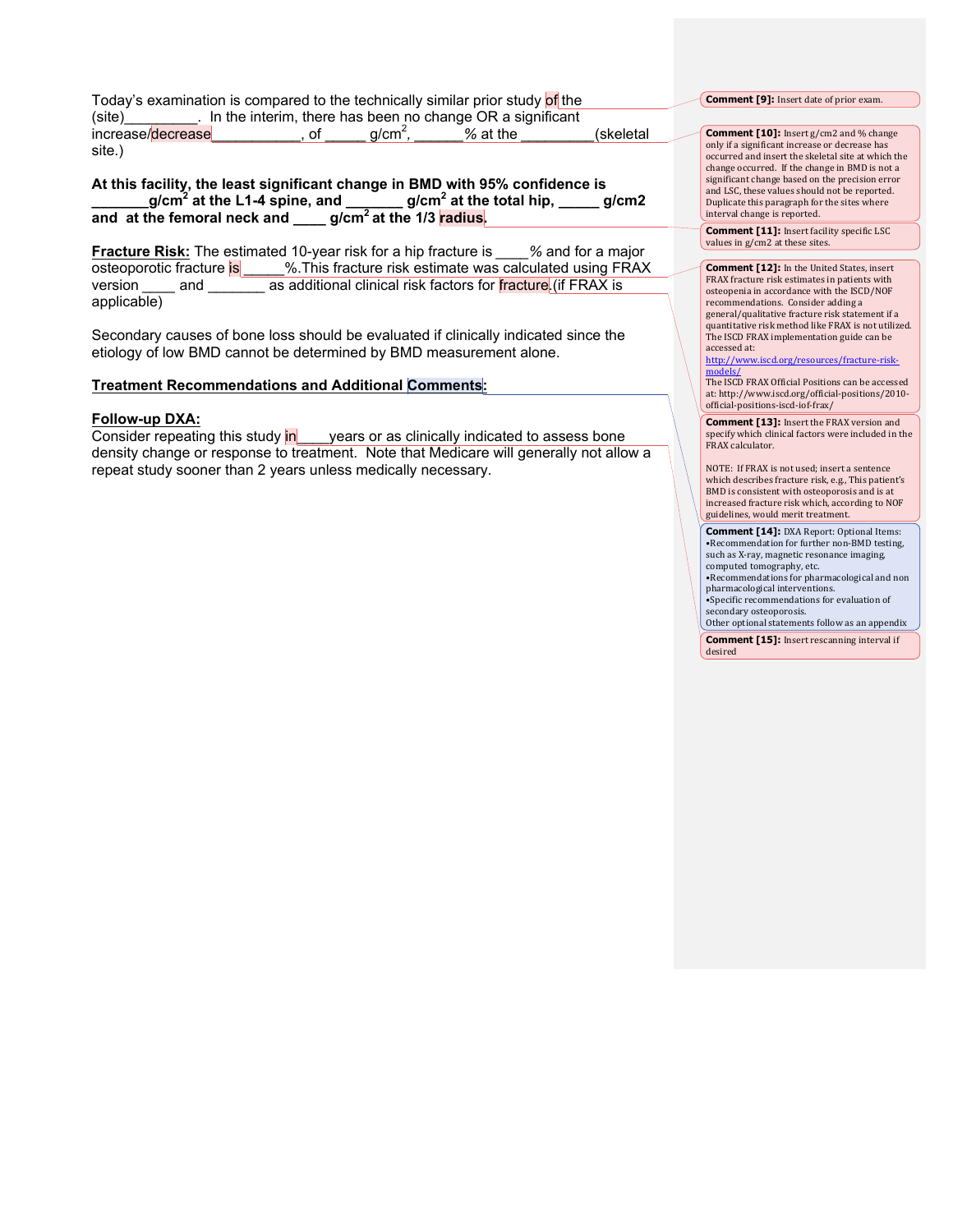## **Appendix: (Examples of comment statements to be inserted as appropriate- not an exhaustive list)**

## **Note 1:**

WHO classification: The T-score compares the patient's BMD to the average BMD of a young adult. The criteria below are from the World Health Organization:

Normal: T-score -1.0 or above

Osteopenia/low bone mass: T-score -1.1 to < -2.5

Osteoporosis: T-score -2.5 or lower

Severe or established osteoporosis: T-score -2.5 or lower plus fragility fracture

# **Note 2**:

According to the International Society for Clinical Densitometry's 2013 consensus conference:

In women prior to menopause and men less than age 50:

- Z-scores, not T-scores are preferred. This is particularly important in children.
- A Z-score of -2.0 or lower is defined as 'below the expected range for age' and a Zscore above -2.0 is 'within the expected range for age.'
- The WHO diagnostic criteria may be applied in women in the menopausal transition.
- Osteoporosis cannot be diagnosed in men under age 50 on the basis of BMD alone.

## **Note 3:**

Approaches to reduce osteoporosis-related fracture risk include optimizing calcium and vitamin D status and fall-prevention measures. The National Osteoporosis Foundation treatment quidelines

(http://nof.org/files/nof/public/content/resource/913/files/580.pdf)recommend:

- Initiate pharmacologic treatment in those with hip or vertebral (clinical or asymptomatic)
- Initiate therapy in those with T-scores  $\leq$  -2.5 at the femoral neck, total hip or lumbar spine by DXA, after appropriate evaluation
- Initiate treatment in postmenopausal women and men age 50 and older with low bone mass (T-score between -1.0 and -2.5, osteopenia) at the femoral neck, total hip or lumbar spine by DXA and a 10-year hip fracture probability ≥ 3% or a 10-year major osteoporosis-related fracture probability ≥ 20% based on the U.S.-adapted WHO absolute fracture risk model (FRAX®; www.NOF.org and www.shef.ac.uk/FRAX)

All treatment decisions require clinical judgment and consideration of individual factors including patient preferences, comorbidities, prior drug use, risk factors not captured in the FRAX model (e.g. sarcopenia, falls, vitamin D deficiency, increased bone turnover, interval significant decline in bone density) and possible under or over estimation of fracture risk by FRAX.

**Comment [16]:** It may be appropriate to insert comments which incorporate other statements from the 2013 ISCD Official Positions or the 2010 FRAX positions. Data from other manuscripts and guidelines may be inserted